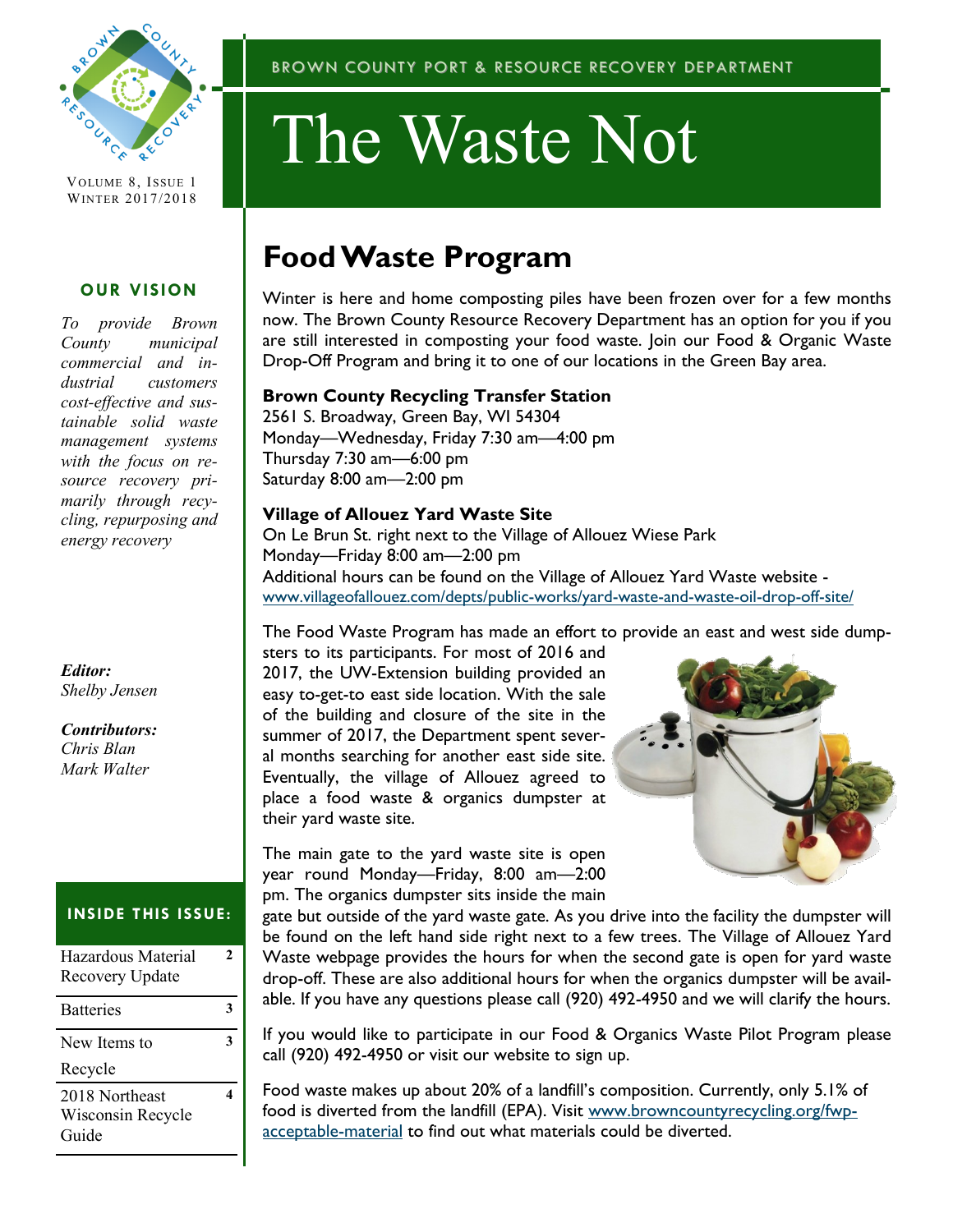## **Hazardous Material Recovery Update**

The Brown County Hazardous Material Recovery Facility accepts material that poses a threat to human health and the environment. These materials are flammable, poisonous, corrosive or reactive.

Acceptable materials within these categories include:

- *Flammable*  oil-based paint, gasoline, paint thinners, solvents
- *Poisonous/Toxic*  pesticides, some cleaning products
- *Corrosive -* acids, bases, some cleaning products
- *Reactive* pool chemicals, bleach

Other universal material we accept for a charge includes:

Latex (water-based) paint, fluorescent lights, ballasts, computers, electronics, cooking oil, propane tanks, motor oil, antifreeze, and batteries.

We also accept small appliances such as microwaves, dorm or miniature refrigerators, dehumidifiers, or air conditioners.

Some residents are caught by surprise when there is a fee to dispose of certain materials such as televisions, latex paint, batteries, light bulbs, etc. The primary purpose of the Hazardous Material Recovery program is to provide a safe disposal outlet for hazardous materials (chemicals, acids, bases, cleaning products, pesticides, herbicides) from Brown County residents. Disposal outlets for additional materials (electronics, latex paint, batteries, light bulbs) have been developed based on public demand. The Hazardous Material Recovery Facility must pay to get rid of these materials once they are brought in. Since the Brown County Port & Resource Recovery Department is an enterprise fund of the County and does not take tax dollars to support operations, a fee is charged in order to provide these additional disposal options.

Fees at the Hazardous Material Recovery Facility increased in 2018. Universal material such as electronics, latex paint, batteries, light bulbs, antifreeze, cooking oil, fire extinguishers, adhesive, windshield wiper fluid, small corded appliances will now be charged \$0.30/lb. Small Freon-containing appliances will be charged \$15/unit.

Another change to the facility came in August 2017. Staff at the Hazardous Material Recovery Facility will no longer "pour off" gasoline and return gas containers. If you are bringing gasoline or other fluids to the facility it must be brought in a container that can be left. It is likely that another container may be available for replacement.

The Hazardous Material Recovery facility is open for residential drop-off on Thursdays from noon - 6:00 pm and Saturdays from 8:00 am - 2:00 pm.

If you are a **business** that needs to dis-

AntiFreeze Coolant

pose of hazardous materials you must call (920) 492-4950 to set up an appointment.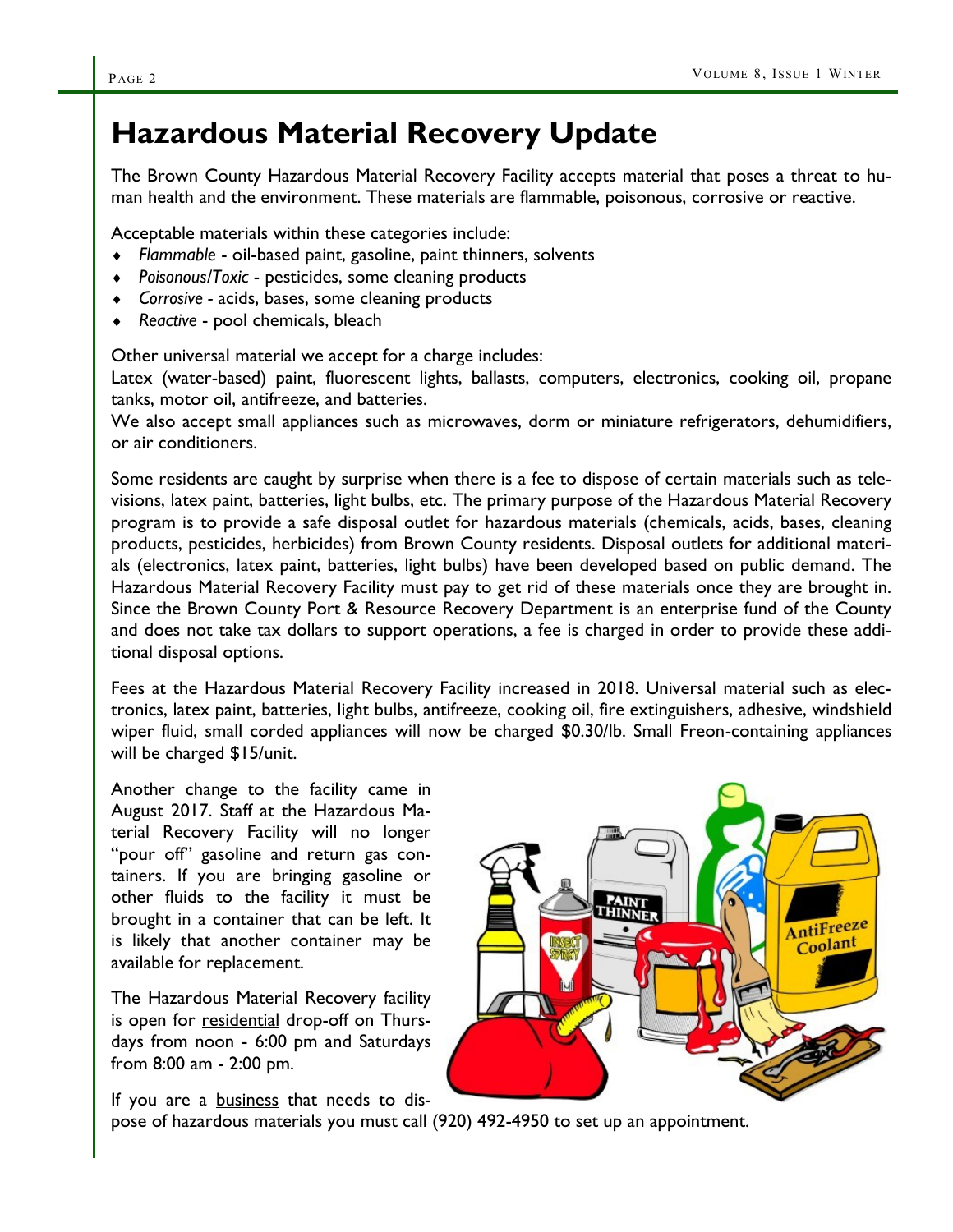## **Batteries**

Batteries seem to run our lives these days. Batteries are in your car, phone, computer, tablet, remote control, GPS, children's toys, camera, just about every electronic

device. It takes many types of batteries to run these gadgets. What do you do with your batteries after they stop working? Many batteries are very unsafe to dispose of in your regular garbage. In fact, the only type of battery that is safe to place in your garbage are AA, AAA, C, N, or 9V alkaline batteries. Up until recently, these batteries actually had a larger negative environmental footprint when recycled than if you

> were to place them in the garbage. Any other (nonalkaline) type of battery can be very dangerous to dispose of incorrectly; they can cause serious damage to facilities and harm to the environment. Improper disposal of batteries has been the cause of fires in recycling and garbage trucks, on tip floors and at landfills. Recently, a small fire was started on the Brown County Recycling Transfer Station from a computer battery placed in curbside recycling.

All other batteries such as lithium type batteries,

rechargeable batteries, mercury batteries, etc., should be recycled with a battery recycler. There are several options for proper disposal of these batteries including Batteries Plus, Call2Recycle.com and the Brown County Hazardous Material Recovery Facility. For hours and location read the article on *Hazardous Material Recovery Update* on page 2.

## **New Items to Recycle - Pizza boxes and bottle caps.**

What is and is not recyclable is not guaranteed for life. End markets that buy recycled material play a large role in deciding whether or not an item can be recycled in a particular area. Many factors come into play including the cost of transportation and if what they are willing to pay will cover the costs of sorting the material.

The recycled paper end markets in our area (Georgia-Pacific, Green Bay Packaging, Fox River Fiber and SCA Mills) have figured out ways to remove grease during the paper recycling process. The good news is that you can now place pizza boxes in your curbside recycling bin, including any grease stained sections. What this means is that we can now accept

pizza boxes and other food stained cardboard in curbside recycling; just don't forget to remove any leftover pizza or crusts.

Another change to recycling in our area is the inclusion of bottle caps. There have been two reasons why bottle caps were not accepted for recycling. The first is that removing the bottle cap encourages people to empty their bottles before recycling. If there is liquid in a bottle, the machine that separates recyclable items interprets it different and results in the bottle not getting sorted correctly. The second reason caps weren't accepted was that if caps are separated from the bottle, they will most likely fall and end up mixed into the glass. The best way to recycle bottle caps is to empty the contents of the bottle and replace the cap. The caps themselves can be readily recycled if they stay with the bottle.